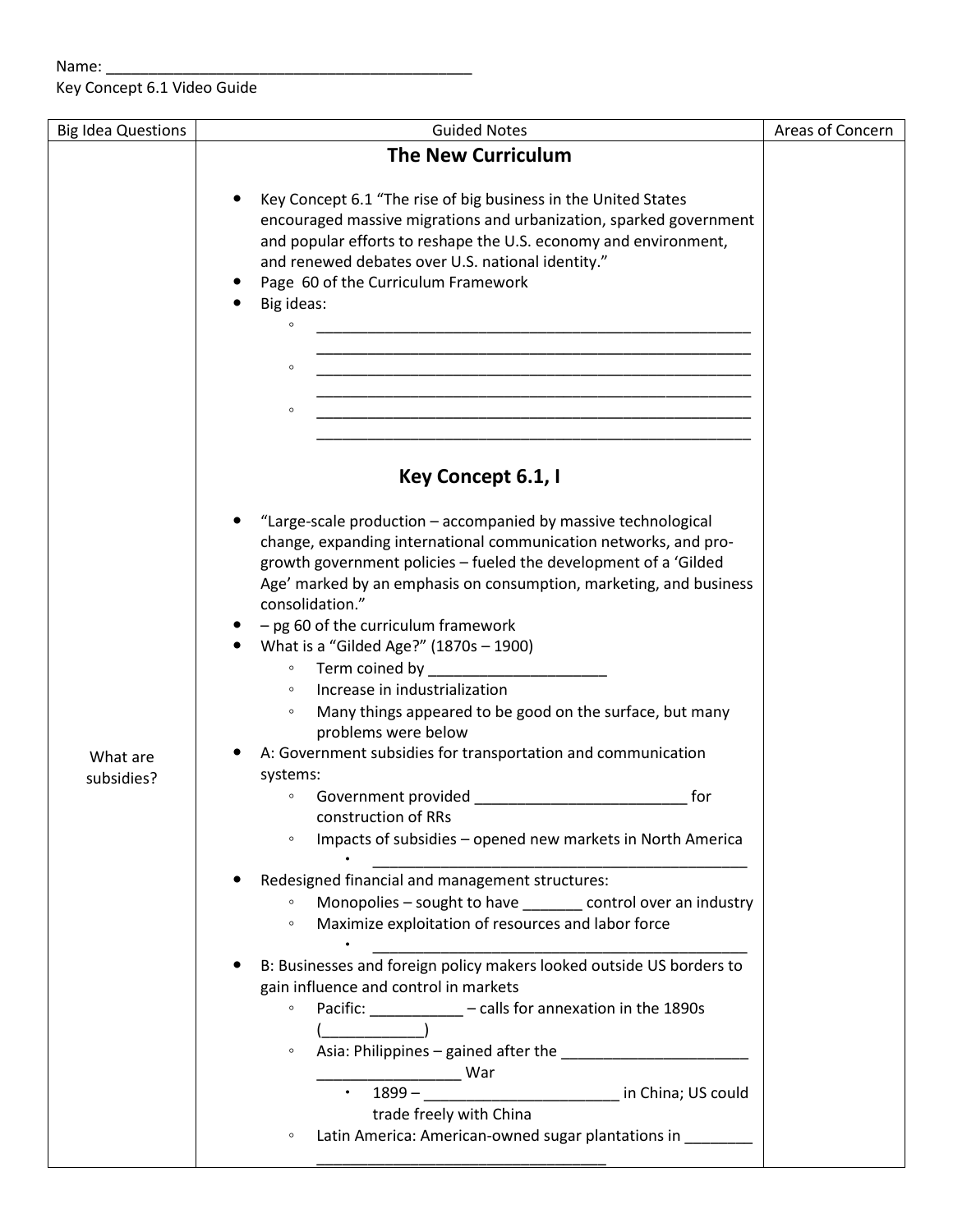|                  | C: Emergence of trusts and holding companies:<br>$\bullet$                |
|------------------|---------------------------------------------------------------------------|
|                  | Very powerful business organizations, controlled many aspects             |
|                  | of industries                                                             |
|                  |                                                                           |
| What is a trust? | How did business leaders defend their status?<br>$\circ$                  |
|                  |                                                                           |
|                  |                                                                           |
|                  |                                                                           |
|                  | D: "Conspicuous consumption" vs. relative poverty in cities and society   |
|                  | Wealthy encouraged cities to spend \$ on museums, libraries,              |
|                  | etc.                                                                      |
|                  |                                                                           |
|                  |                                                                           |
|                  | $\circ$                                                                   |
|                  |                                                                           |
|                  |                                                                           |
|                  |                                                                           |
|                  |                                                                           |
|                  | Key Concept 6.1, II                                                       |
|                  |                                                                           |
|                  | "As leaders of big business and their allies in government aimed to       |
|                  | create a unified industrialized nation, they were challenged in different |
|                  | ways by demographic issues, regional differences, and labor               |
|                  |                                                                           |
|                  | movements." - pg 61 of the curriculum framework                           |
|                  | A: Expansion of workforce:                                                |
|                  | $\circ$                                                                   |
| Quick Review:    | in increased numbers to work in factories                                 |
| What areas of    | $\circ$                                                                   |
| Europe did "Old" |                                                                           |
| Immigrants come  |                                                                           |
| from?            |                                                                           |
|                  | Impact of workforce expansion?<br>$\circ$                                 |
|                  | • Diverse workforce, _________ wages, more child labor                    |
|                  | • Huge supply of workers led to _________ wages                           |
|                  |                                                                           |
|                  | B: Labor vs. Management:                                                  |
|                  | Battles over wages, working conditions<br>$\circ$                         |
|                  | Local and national unions emerged to confront businesses<br>$\circ$       |
|                  | Knights of Labor - Terrance Powderly, skilled AND                         |
|                  | unskilled workers, women and African Americans;                           |
|                  |                                                                           |
|                  | downfall was the Haymarket Square Riot                                    |
|                  | American Federation of Labor - Samuel Gompers,                            |
|                  | skilled workers only; "bread and butter issues"                           |
|                  | C: The South had some areas of industrialization                          |
|                  | Leaders called for a "_______________<br>" - Henry Grady,<br>$\circ$      |
|                  | editor of the Atlantic Constitution, called for increased                 |
|                  |                                                                           |
|                  | in the South; International Contract of the South;                        |
|                  | factories began to appear in the South                                    |
|                  | Sharecropping and tenant farming remained dominant<br>$\circ$             |
|                  | Payment in land in the form of ___________(tenant) or                     |
|                  | (sharecropping)                                                           |
|                  |                                                                           |
|                  | Many African Americans were stuck as sharecroppers                        |
|                  | throughout the the throughout the                                         |
|                  |                                                                           |
|                  | Key Concept 6.1, Ill                                                      |
|                  |                                                                           |
|                  |                                                                           |
|                  | "Westward migration, new systems of farming and transportation, and       |
|                  | economic instability led to political and popular conflicts." - pg 61 of  |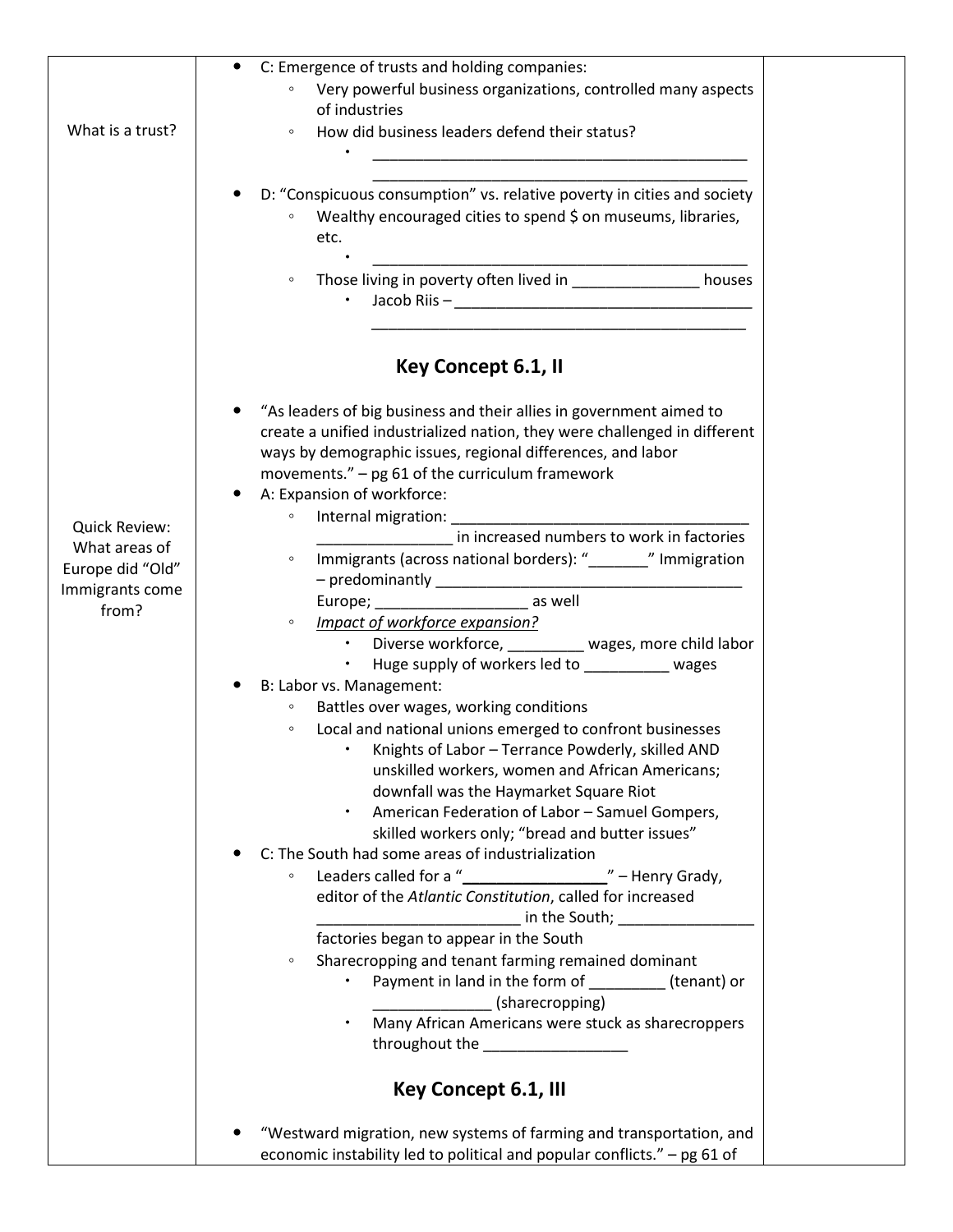|                    | the curriculum framework                                                                                                                                                                                                       |  |
|--------------------|--------------------------------------------------------------------------------------------------------------------------------------------------------------------------------------------------------------------------------|--|
|                    | A: Government agencies and conservationist organizations sought to                                                                                                                                                             |  |
|                    | over natural resources:                                                                                                                                                                                                        |  |
|                    | ○ U.S. Fish Commission – created in 1871 to promote and                                                                                                                                                                        |  |
|                    | preserve fisheries in the US                                                                                                                                                                                                   |  |
|                    | Sierra Club - founded by<br><u>1892, in 1892, in the set of the set of the set of the set of the set of the set of the set of the set of the s</u><br>$\circ$                                                                  |  |
|                    | advocate the protection of wild places on earth                                                                                                                                                                                |  |
|                    | B: Farmer organizations to resist corporate control of agricultural                                                                                                                                                            |  |
|                    |                                                                                                                                                                                                                                |  |
|                    | markets: (RRs)                                                                                                                                                                                                                 |  |
|                    | $\circ$                                                                                                                                                                                                                        |  |
|                    |                                                                                                                                                                                                                                |  |
|                    | • Hoped to elect ________________________________ favorable to                                                                                                                                                                 |  |
|                    | their programs                                                                                                                                                                                                                 |  |
|                    | Granger laws - The Commission of the Commission of the Commission of the Commission of the Commission of the Commission of the Commission of the Commission of the Commission of the Commission of the Commission of the Commi |  |
|                    |                                                                                                                                                                                                                                |  |
|                    | Southern Farmers' Alliance: mostly a local organization<br>$\circ$                                                                                                                                                             |  |
|                    | Established stores and banks                                                                                                                                                                                                   |  |
|                    | and the contract of the contract of the contract of the contract of                                                                                                                                                            |  |
|                    | <b>Colored Farmers' Alliance:</b><br>$\circ$                                                                                                                                                                                   |  |
|                    | Mostly in the ____________________ US                                                                                                                                                                                          |  |
| What goals of the  | C: Creation of the People's (______________) Party                                                                                                                                                                             |  |
| Populist Party are | Mostly ________________<br>$\circ$                                                                                                                                                                                             |  |
| around today?      | Causes:<br>$\circ$                                                                                                                                                                                                             |  |
|                    | • Growth of __________________ power                                                                                                                                                                                           |  |
|                    | • (RRs) – high rates often hurt                                                                                                                                                                                                |  |
|                    | Economic instability<br>$\bullet$                                                                                                                                                                                              |  |
|                    | • Panics of 1873 and 1893 hurt farmers                                                                                                                                                                                         |  |
|                    | Goals:<br>$\circ$                                                                                                                                                                                                              |  |
|                    |                                                                                                                                                                                                                                |  |
|                    |                                                                                                                                                                                                                                |  |
|                    |                                                                                                                                                                                                                                |  |
|                    |                                                                                                                                                                                                                                |  |
|                    | Stronger government role in American economic                                                                                                                                                                                  |  |
|                    | system                                                                                                                                                                                                                         |  |
|                    |                                                                                                                                                                                                                                |  |
|                    |                                                                                                                                                                                                                                |  |
|                    |                                                                                                                                                                                                                                |  |
|                    |                                                                                                                                                                                                                                |  |
|                    | D: Business interests vs. conservationists                                                                                                                                                                                     |  |
|                    | Establishment of national parks and other conservationist and<br>$\circ$                                                                                                                                                       |  |
|                    | preservationist measures                                                                                                                                                                                                       |  |
|                    | National Reclamation Act (Newlands Act) - federal \$                                                                                                                                                                           |  |
|                    | for construction of dams, canals, and reservoirs                                                                                                                                                                               |  |
|                    |                                                                                                                                                                                                                                |  |
|                    | Roosevelt used executive powers to restrict                                                                                                                                                                                    |  |
|                    | development of land                                                                                                                                                                                                            |  |
|                    |                                                                                                                                                                                                                                |  |
|                    | <b>Test Tips</b>                                                                                                                                                                                                               |  |
|                    |                                                                                                                                                                                                                                |  |
|                    |                                                                                                                                                                                                                                |  |
|                    | Multiple-Choice and Short Answer Questions:<br>$\circ$                                                                                                                                                                         |  |
|                    |                                                                                                                                                                                                                                |  |
|                    | $\circ$                                                                                                                                                                                                                        |  |
|                    |                                                                                                                                                                                                                                |  |